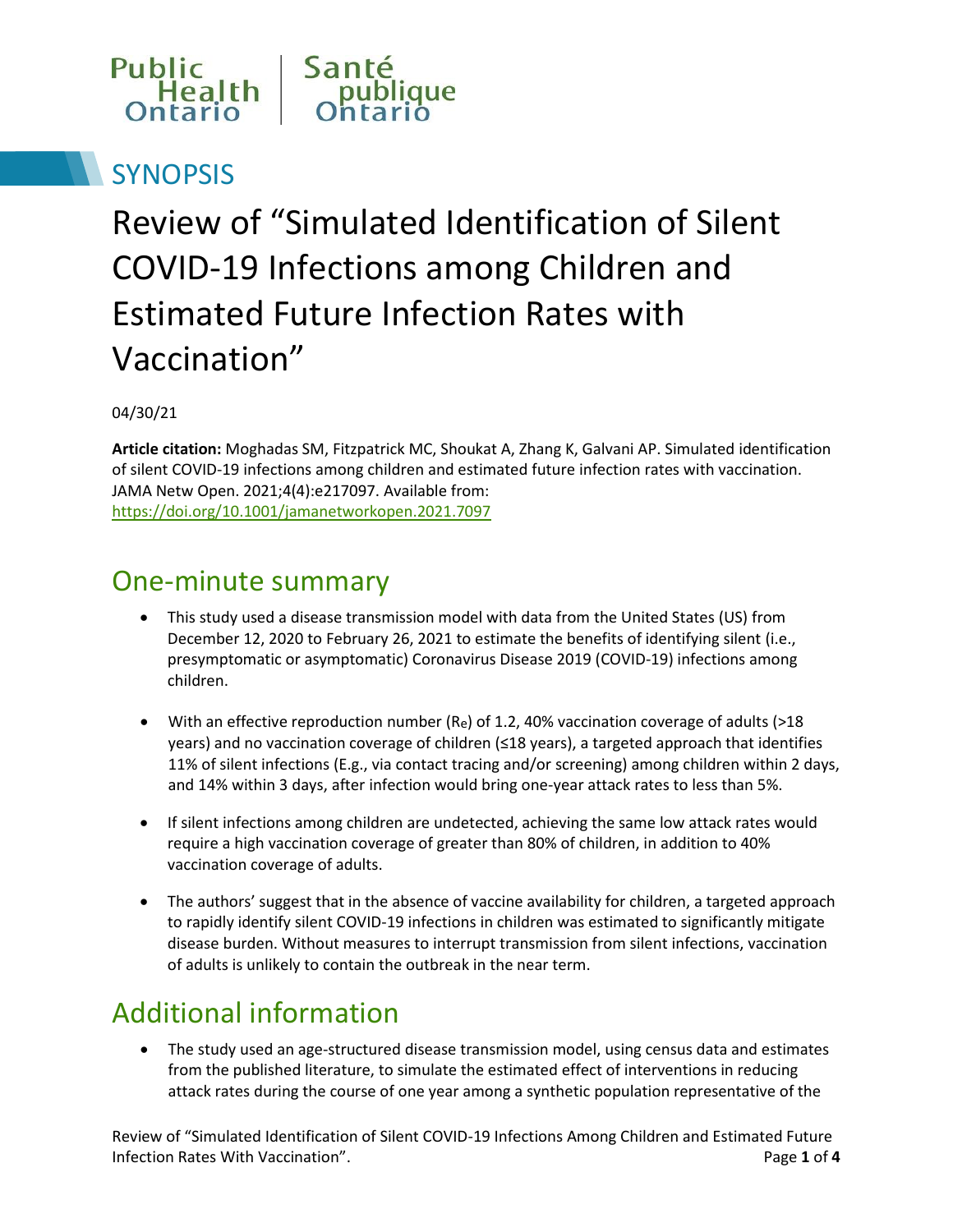US demographic composition. The population included six age groups of 0 to 4, 5 to 10, 11 to 18, 19 to 49, 50 to 64, and 65 years or older.

 Model parameterization considered the following: asymptomatic rates of infection; relative transmissibility during different stages of infection; contact rates between and within age groups; time required from infection to identification of symptomatic and asymptomatic cases; vaccine coverage rates by age group (E.g., 80% of individuals 50 years and older and 22% of adults aged 18 to 49 years would be vaccinated); the  $R_e$  (1.2); pre-existing immunity in the population (10%); and vaccine efficacy (95%).

#### **Results: Identification of Silent Infections in the Population**

- In the absence of vaccination and with an  $R_e$  of 1.2, an overall attack rate of 10.8% (95% credible interval (CrI), 10.5%-11.2%) would be expected when no silent infections in the population are detected.
- If silent infections are identified within 2 or 3 days after infection, a rapid decline in the attack rate can be achieved with isolation of a relatively small (<16%) proportion of silent infections.
	- With 10% of silent infections identified in the population and isolated within 2 days of infection, the attack rate can be reduced to 3.4% (95% CrI, 3.2%-3.5%). To achieve the same 3.4% mean attack rate with delays, the following detection rates would be required: for a delay of 3 days, a detection rate of 13% for silent infections would be required; for a delay of 4 days, a detection rate of 42%; and for a delay of 5 days, a detection rate of 98%.

#### **Results: Targeted Identification of Silent Infections among Children**

- With vaccines distributed only to adults and assuming 40% coverage, estimated attack rates would be reduced to 12.5% (95% CrI, 11.9%-13.2%) among children and 8.2% (95% CrI, 7.8%- 8.9%) among the overall population without identification of silent infections.
- The effect of a targeted strategy for identification of silent infections only among children on reducing attack rates was simulated.
	- Identification of at least 11% of silent infections within 2 days, and 14% within 3 days, would suppress the overall attack rate to less than 5%. With a delay of 4 days, an identification rate of 41% compared with a two day delay is needed to bring attack rates to less than 5%. With a delay of 5 days, an identification rate of 97% is needed to bring attack rates to less than 5%.
	- If silent infections among children are undetected, a high vaccination coverage of greater than 80% of this age group, in addition to 40% vaccination coverage of adults, must be achieved within one year to suppress attack rates to less than 5%. The authors indicate that even when vaccines become available for children, rapid identification of their silent infections will still be needed to mitigate disease burden in the population.

Other model simulations were performed which demonstrated that: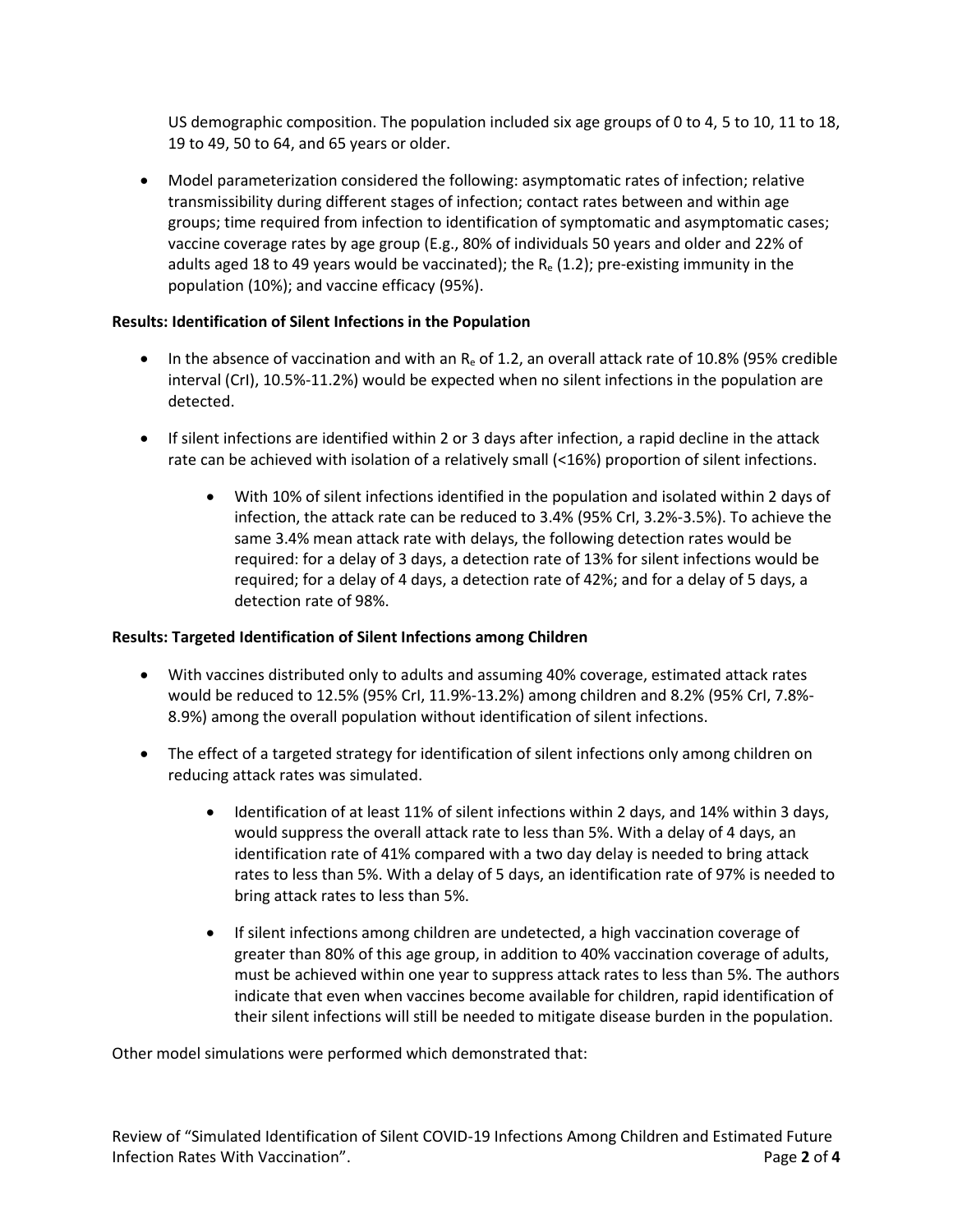- When the vaccination coverage in adults was expanded from 40% to 60%, the minimum levels of identification of silent infection in children dropped from 11% to 5% with a delay of 2 days, and from 14% to 6% with a delay of 3 days.
- If susceptibility among children younger than 10 years was reduced by half and adults were vaccinated, then less contact tracing was necessary to control COVID-19. For example, 5% identification of silent infections within 2 days after infection, 6% within 3 days, 19% within 4 days, or 47% within 5 days would suppress the overall attack rate to less than 5%. Alternatively, vaccination coverage among children would need to reach 73% within one year.
	- The identification of silent infections had a greater estimated effect on reducing attack rates as the  $R_e$  increased (e.g.,  $R_e = 1.5$  versus 0.9).
- The authors noted the limitation that the models did not explicitly include the effects of nonpharmaceutical interventions, but instead calibrated the models to current estimates of the Re that implicitly accounts for these effects.

# PHO reviewer's comments

- Disease transmission models can be useful for decision-making with regards to disease mitigation measures. Rapid identification of silent infections in children may be important given the high rates of asymptomatic and pauci-symptomatic illness. However, the degree to which they contribute to transmission when other non-pharmaceutical interventions are in place is unclear. Asymptomatic high risk-contacts of cases are recommended to be tested according to current public health management guidance in Ontario. If a screening program is introduced, there are several logistical considerations warranted in order to support an effective program. One consideration would be the use of less invasive tests to improve uptake among children.
- The modelling for this study was performed for the period from December 12, 2020 to February 26, 2021 using US data. At this time, the COVID-19 epidemiology in the US differed from Canada. Further, this time period was prior to the incidence of several viral variants of concern that are considered to have increased transmissibility. Subsequent to the study time period, the rate of vaccination in the US and Canada differed. The study assumed vaccine efficacy of 95%. To date (April 26, 2021) in Ontario, the second dose interval has been delayed resulting in vaccine efficacy less than with two doses. The study also assumed the identification and isolation of symptomatic cases within 24 hours, which is not likely the case in Ontario, but may improve as the incidence of cases decreases. These factors should be taken into account when considering the generalizability of the model findings.

## Citation

Ontario Agency for Health Protection and Promotion (Public Health Ontario). Review of "Simulated identification of silent COVID-19 infections among children and estimated future infection rates with vaccination". Toronto, ON: Queen's Printer for Ontario; 2021.